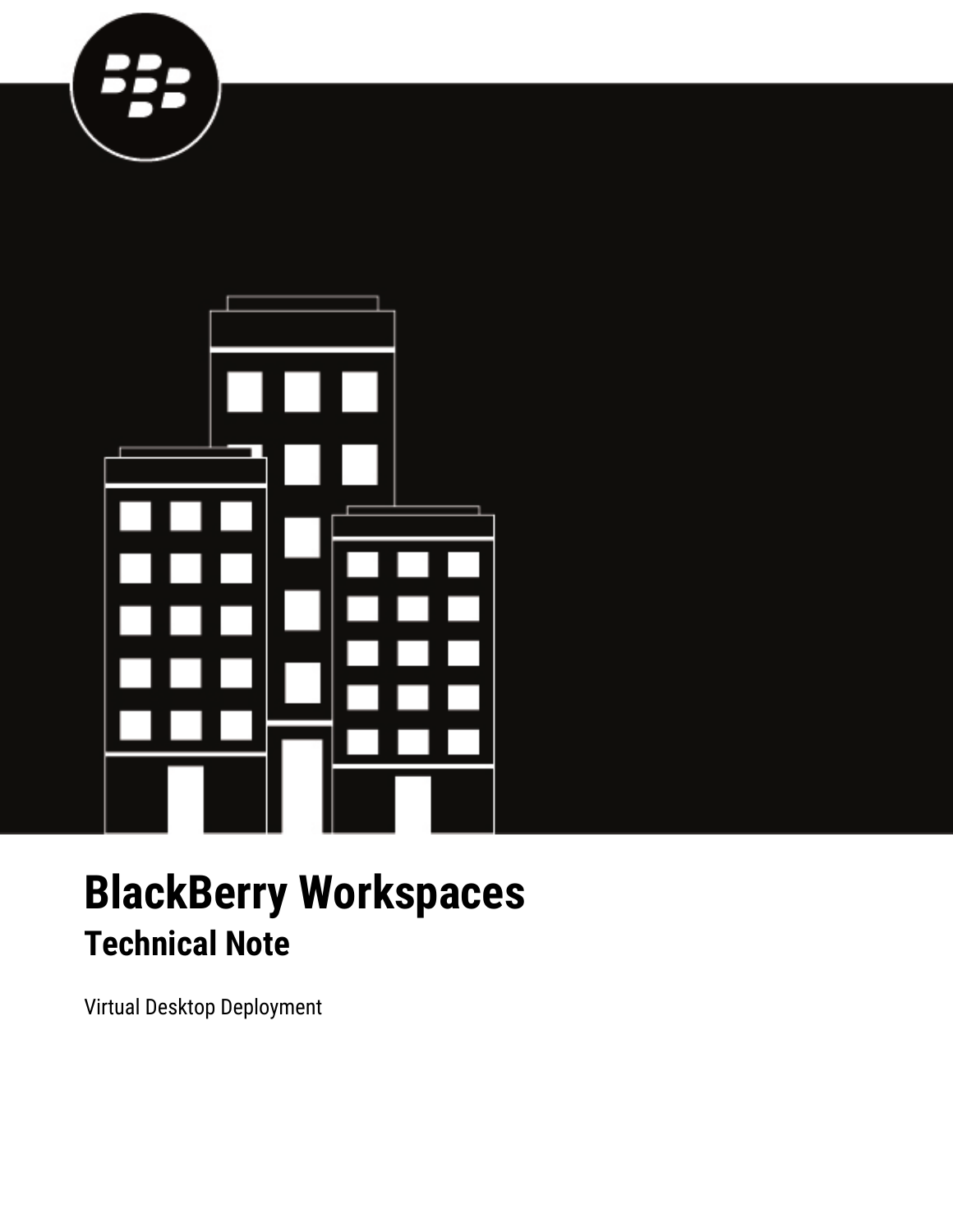2018-10-07Z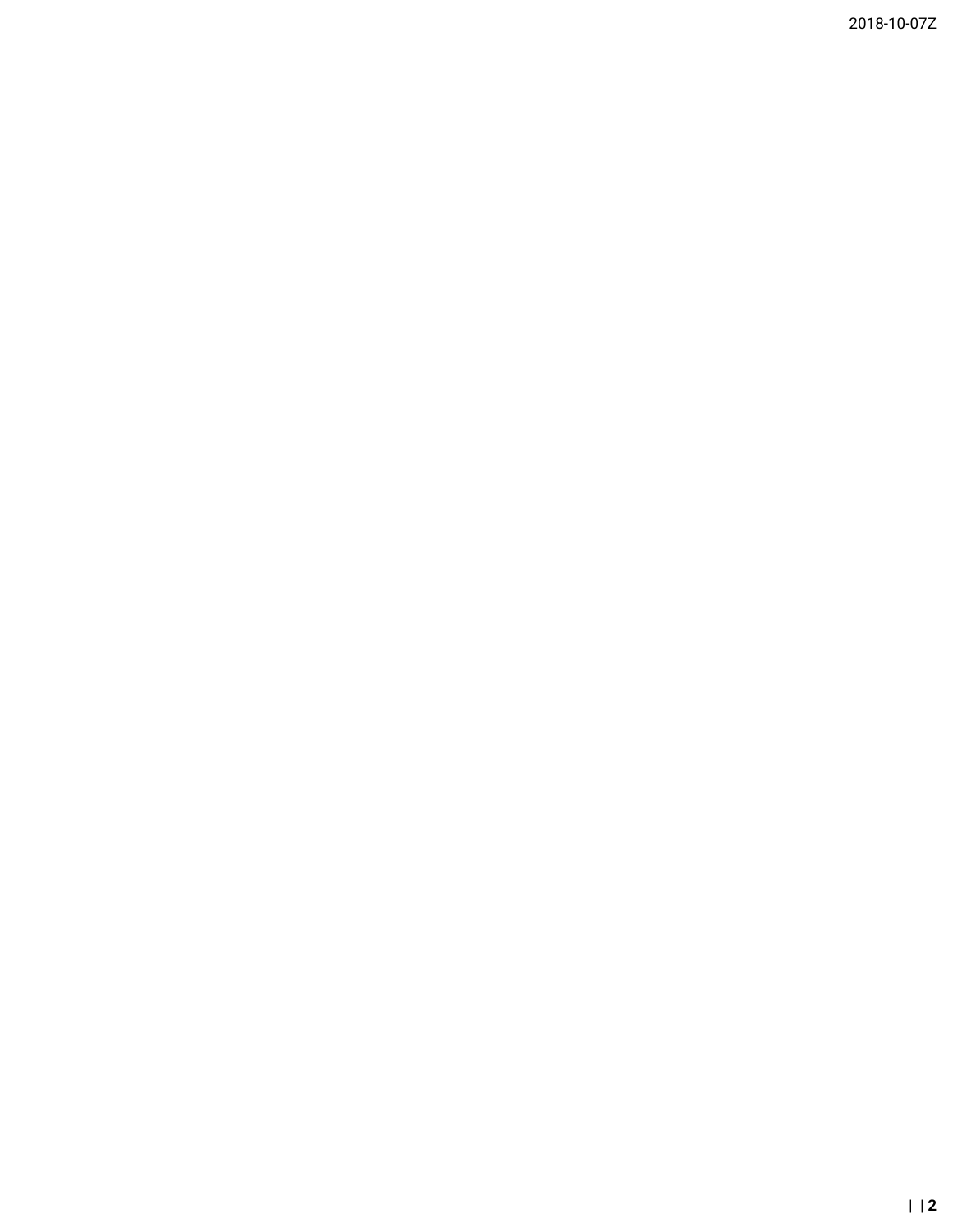#### **Contents**

| BlackBerry Workspaces for Windows Virtualized Desktop Deployment4 |  |
|-------------------------------------------------------------------|--|
|                                                                   |  |
|                                                                   |  |
|                                                                   |  |
|                                                                   |  |
|                                                                   |  |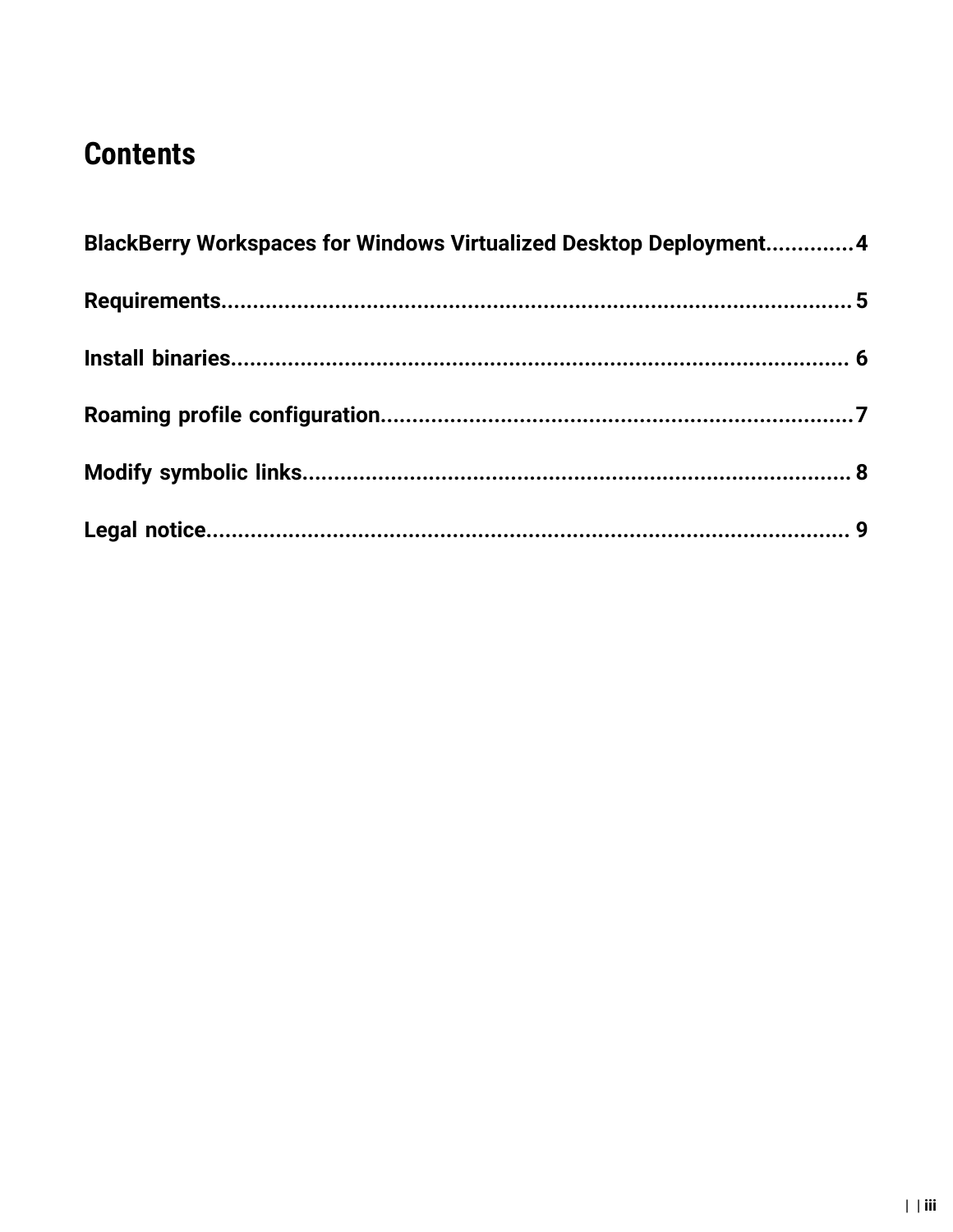#### <span id="page-3-0"></span>**BlackBerry Workspaces for Windows Virtualized Desktop Deployment**

This job aid summarizes how to deploy BlackBerry Workspaces for Windows on virtualized desktop environments such as Citrix and VMware Horizon. For more information and to obtain the required installation and configuration files, please contact your professional services representative or BlackBerry Workspaces Support.

When you deploy BlackBerry Workspaces for Windows in a virtualized desktop environment, you complete the following actions:

| <b>Step</b>       | <b>Action</b>                                     |
|-------------------|---------------------------------------------------|
| $\mathbf{1}$      | Install binaries to all users.                    |
| $\left( 2\right)$ | Modify folder redirection.                        |
| 3                 | Modify symbolic link targets in the login script. |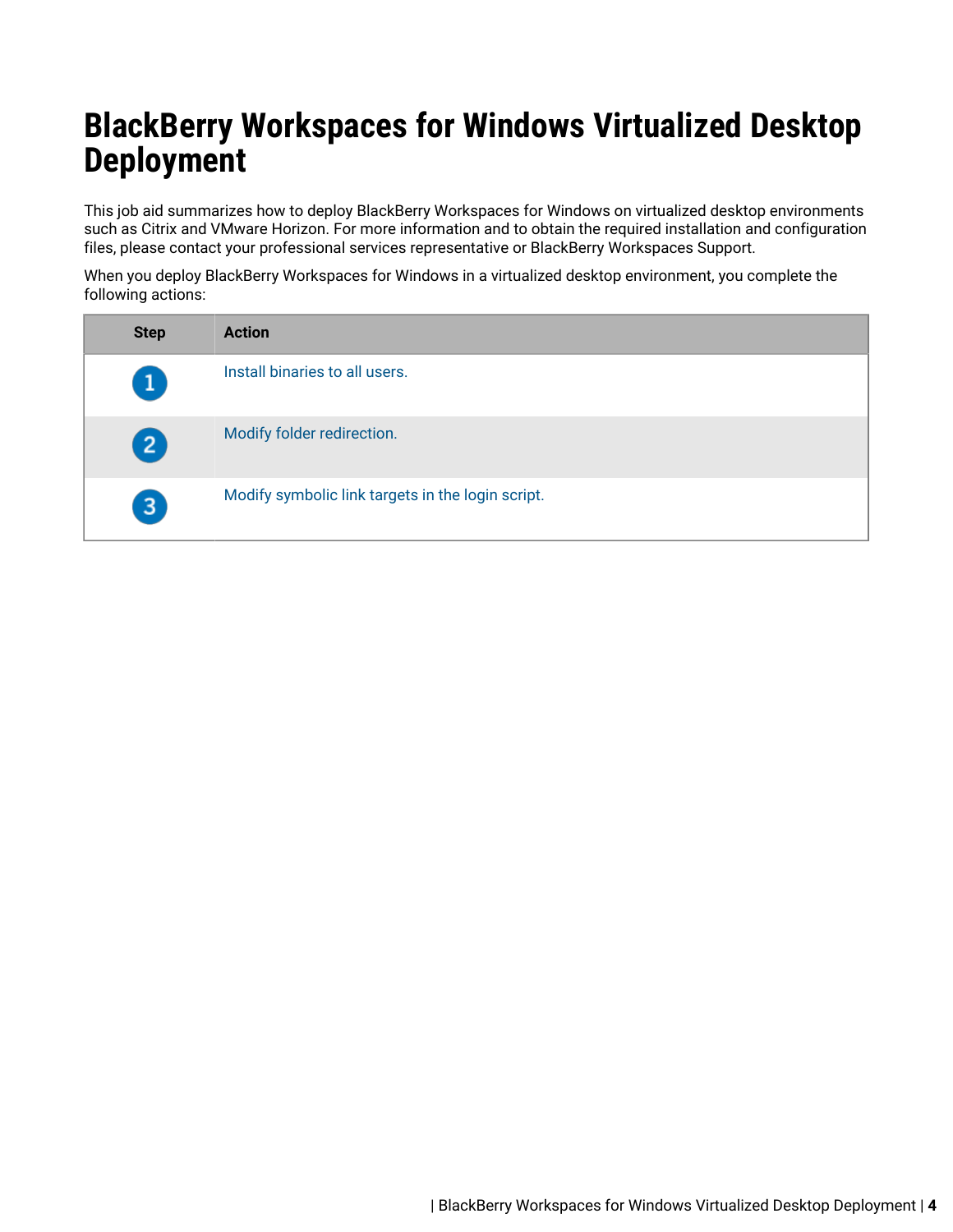### <span id="page-4-0"></span>**Requirements**

BlackBerry Workspaces uses features built-in to Windows to deploy on virtual desktops as well as some commonly-available software.

- Microsoft .NET Framework 3.5 or later
- Adobe Flash Player
- Microsoft ActiveX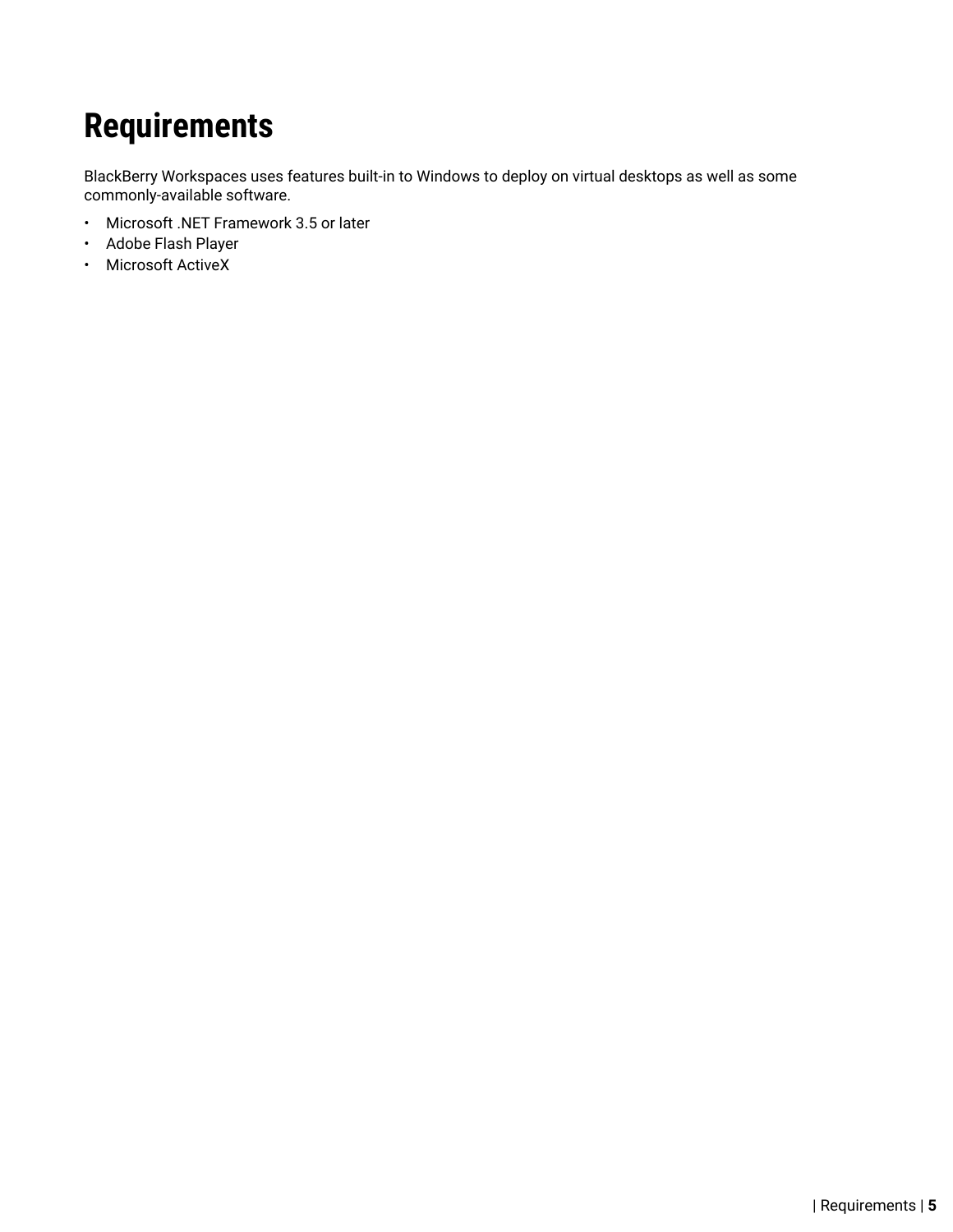# <span id="page-5-0"></span>**Install binaries**

- **1.** Log into the computer where you want to install the binaries.
- **2.** Copy the provided .exe file to the remote computer.
- **3.** Open a command prompt window and run the following command: "/vALLUSERS=1 /vVDI=1" flags.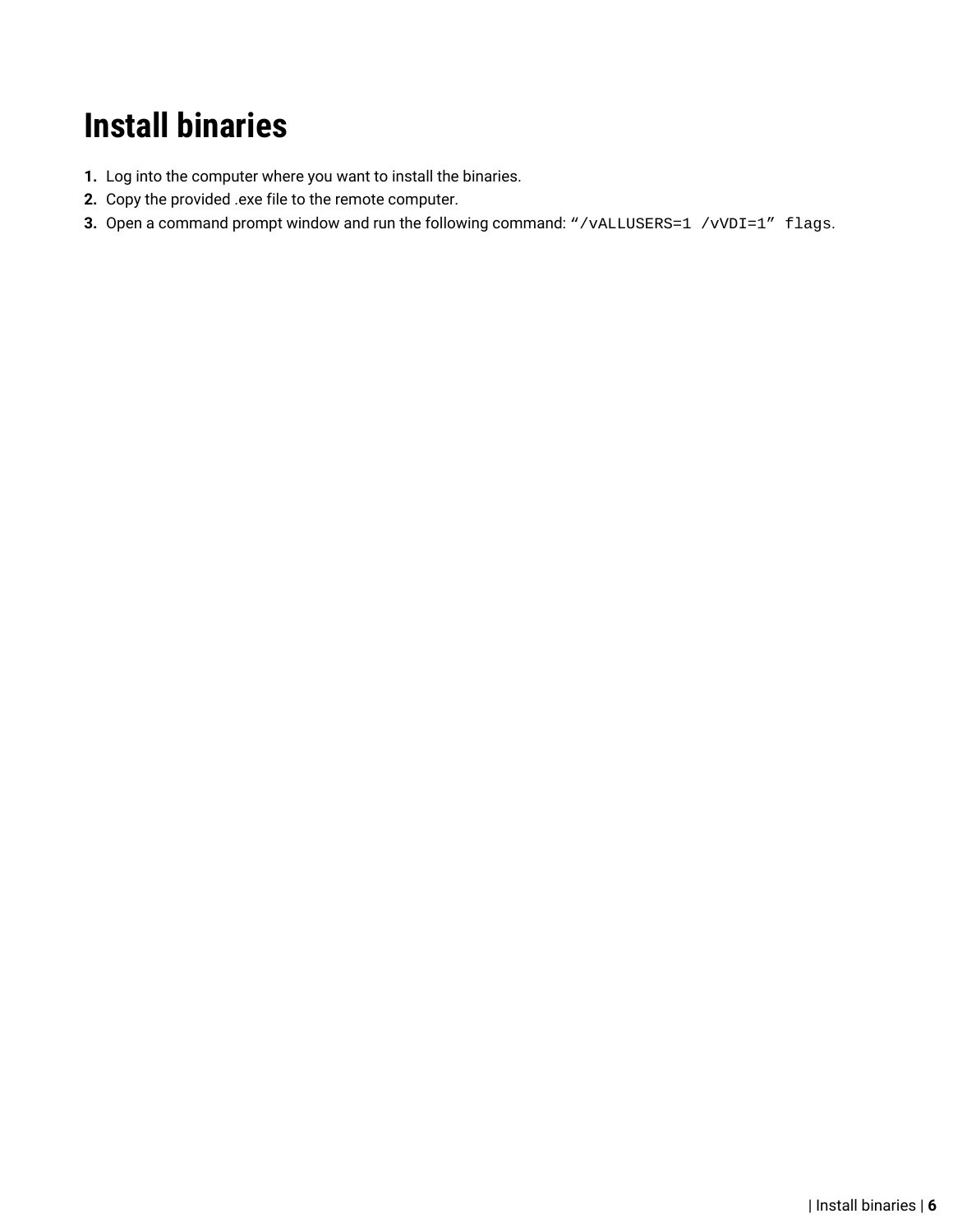## <span id="page-6-0"></span>**Roaming profile configuration**

Add the folders below to your Roaming Profile GPO.

- **1.** Log in to the computer with a virtual desktop deployment.
- **2.** Use GPO to configure folders to be redirected to a network drive at user log in. When you configure folder redirection, use the device network name (\\NetworkLocation) or the mounted drive letter. Do not configure using an IP address.
	- a) \Roaming\WatchDox
	- b) \Roaming\Adobe (for the Internet Explorer Flash cookie)
	- c) \Roaming\Macromedia (for the Internet Explorer Flash cookie)
	- d) \Roaming\Microsoft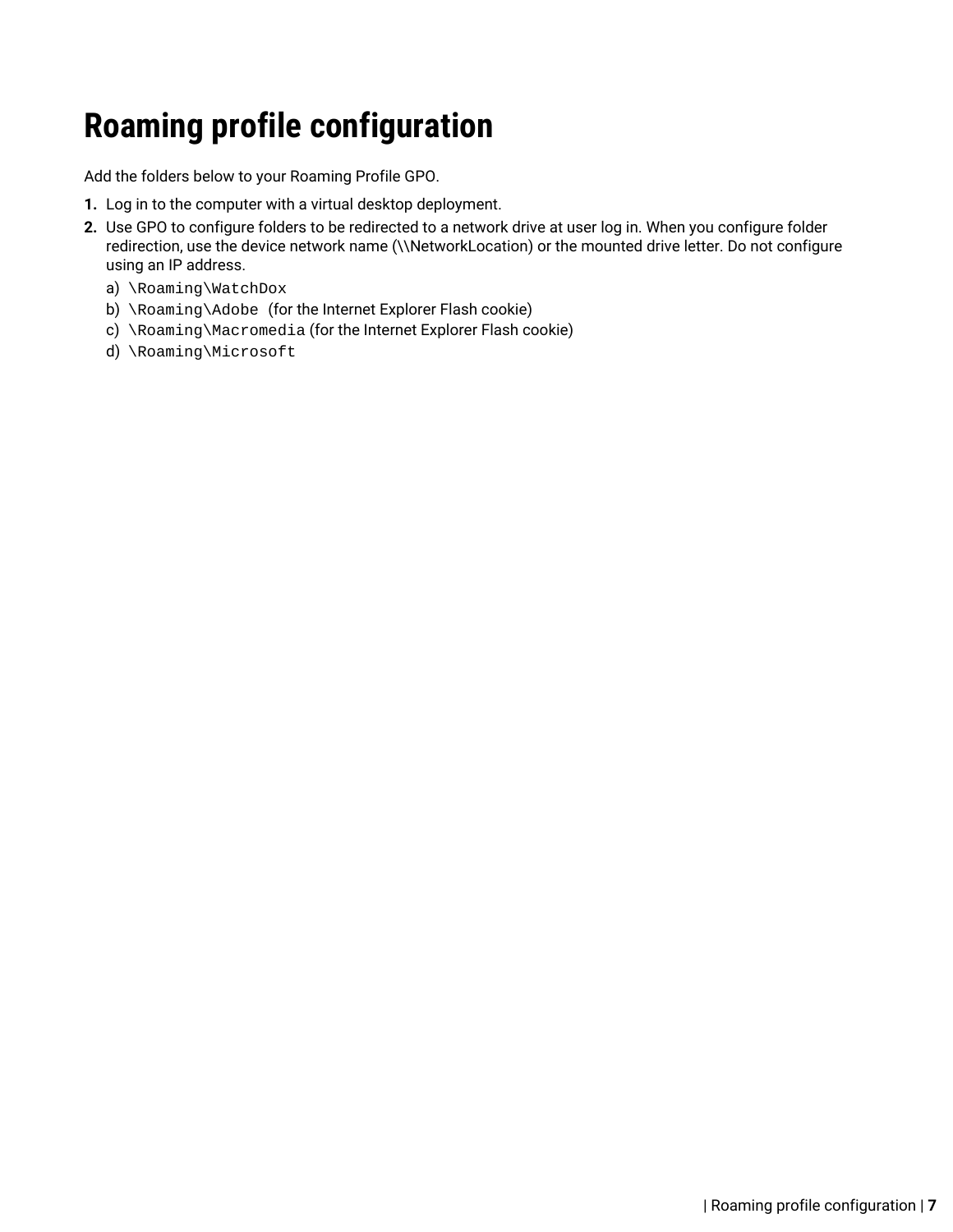### <span id="page-7-0"></span>**Modify symbolic links**

Modifying symbolic links maintains users' access to documents already syncronized to every virtual desktop.

- **1.** Log in to a computer with a virtual desktop deployment.
- **2.** Adjust the target location of the symbolic links and run the script below to maintain symbolic links for the %userprofile%\\WatchDox and %userprofile%\\WatchDoxArchive folders.

```
set wshShell= Wscript.CreateObject("WScript.Shell")
'Sync symlink
strCommand = "mklink /d ""C:\Users\%username%\WatchDox"" ""\\na1\OpenShare
\Citrix\%username%\WatchDox\"" "
RunCommand = wshShell.Run("cmd.exe /c " & strCommand, 1, vbTrue)
'Sync Archive symlink
strCommand = "mklink /d ""C:\Users\%username%\WatchDoxArchive"" ""\
\na1\OpenShare\Citrix\%username%\WatchDoxArchive\"" "
RunCommand = wshShell.Run("cmd.exe /c " & strCommand, 1, vbTrue)
```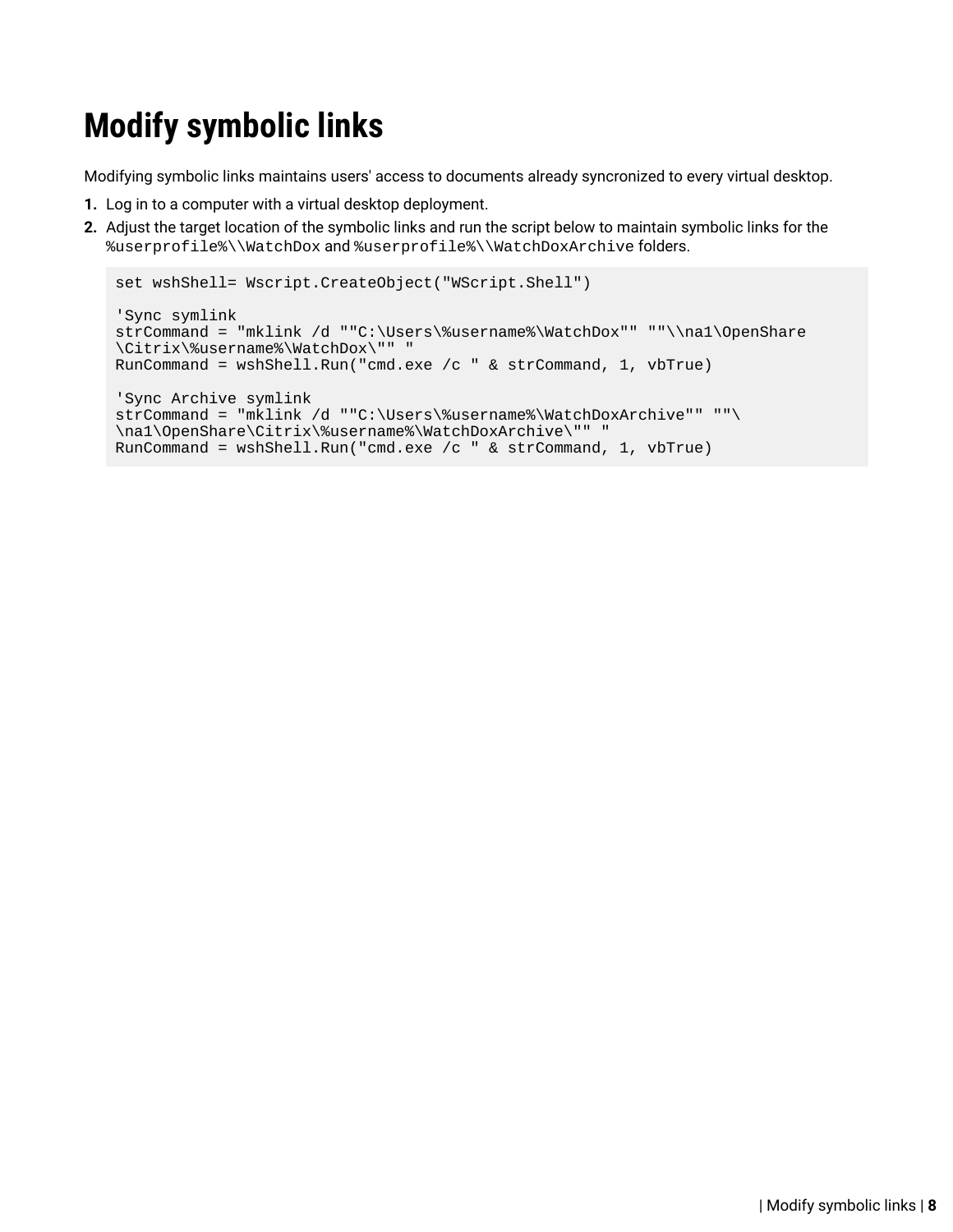### <span id="page-8-0"></span>**Legal notice**

©2018 BlackBerry Limited. Trademarks, including but not limited to BLACKBERRY, BBM, BES, EMBLEM Design, ATHOC, MOVIRTU and SECUSMART are the trademarks or registered trademarks of BlackBerry Limited, its subsidiaries and/or affiliates, used under license, and the exclusive rights to such trademarks are expressly reserved. All other trademarks are the property of their respective owners.

Micro Focus is a trademark or registered trademark of Micro Focus (IP) Limited or its subsidiaries in the United Kingdom, United States and other countries.Microsoft and Outlook are either registered trademarks or trademarks of Microsoft Corporation in the United States and/or other countries.All other trademarks are the property of their respective owners.

This documentation including all documentation incorporated by reference herein such as documentation provided or made available on the BlackBerry website provided or made accessible "AS IS" and "AS AVAILABLE" and without condition, endorsement, guarantee, representation, or warranty of any kind by BlackBerry Limited and its affiliated companies ("BlackBerry") and BlackBerry assumes no responsibility for any typographical, technical, or other inaccuracies, errors, or omissions in this documentation. In order to protect BlackBerry proprietary and confidential information and/or trade secrets, this documentation may describe some aspects of BlackBerry technology in generalized terms. BlackBerry reserves the right to periodically change information that is contained in this documentation; however, BlackBerry makes no commitment to provide any such changes, updates, enhancements, or other additions to this documentation to you in a timely manner or at all.

This documentation might contain references to third-party sources of information, hardware or software, products or services including components and content such as content protected by copyright and/or thirdparty websites (collectively the "Third Party Products and Services"). BlackBerry does not control, and is not responsible for, any Third Party Products and Services including, without limitation the content, accuracy, copyright compliance, compatibility, performance, trustworthiness, legality, decency, links, or any other aspect of Third Party Products and Services. The inclusion of a reference to Third Party Products and Services in this documentation does not imply endorsement by BlackBerry of the Third Party Products and Services or the third party in any way.

EXCEPT TO THE EXTENT SPECIFICALLY PROHIBITED BY APPLICABLE LAW IN YOUR JURISDICTION, ALL CONDITIONS, ENDORSEMENTS, GUARANTEES, REPRESENTATIONS, OR WARRANTIES OF ANY KIND, EXPRESS OR IMPLIED, INCLUDING WITHOUT LIMITATION, ANY CONDITIONS, ENDORSEMENTS, GUARANTEES, REPRESENTATIONS OR WARRANTIES OF DURABILITY, FITNESS FOR A PARTICULAR PURPOSE OR USE, MERCHANTABILITY, MERCHANTABLE QUALITY, NON-INFRINGEMENT, SATISFACTORY QUALITY, OR TITLE, OR ARISING FROM A STATUTE OR CUSTOM OR A COURSE OF DEALING OR USAGE OF TRADE, OR RELATED TO THE DOCUMENTATION OR ITS USE, OR PERFORMANCE OR NON-PERFORMANCE OF ANY SOFTWARE, HARDWARE, SERVICE, OR ANY THIRD PARTY PRODUCTS AND SERVICES REFERENCED HEREIN, ARE HEREBY EXCLUDED. YOU MAY ALSO HAVE OTHER RIGHTS THAT VARY BY STATE OR PROVINCE. SOME JURISDICTIONS MAY NOT ALLOW THE EXCLUSION OR LIMITATION OF IMPLIED WARRANTIES AND CONDITIONS. TO THE EXTENT PERMITTED BY LAW, ANY IMPLIED WARRANTIES OR CONDITIONS RELATING TO THE DOCUMENTATION TO THE EXTENT THEY CANNOT BE EXCLUDED AS SET OUT ABOVE, BUT CAN BE LIMITED, ARE HEREBY LIMITED TO NINETY (90) DAYS FROM THE DATE YOU FIRST ACQUIRED THE DOCUMENTATION OR THE ITEM THAT IS THE SUBJECT OF THE CLAIM.

TO THE MAXIMUM EXTENT PERMITTED BY APPLICABLE LAW IN YOUR JURISDICTION, IN NO EVENT SHALL BLACKBERRY BE LIABLE FOR ANY TYPE OF DAMAGES RELATED TO THIS DOCUMENTATION OR ITS USE, OR PERFORMANCE OR NON-PERFORMANCE OF ANY SOFTWARE, HARDWARE, SERVICE, OR ANY THIRD PARTY PRODUCTS AND SERVICES REFERENCED HEREIN INCLUDING WITHOUT LIMITATION ANY OF THE FOLLOWING DAMAGES: DIRECT, CONSEQUENTIAL, EXEMPLARY, INCIDENTAL, INDIRECT, SPECIAL, PUNITIVE, OR AGGRAVATED DAMAGES, DAMAGES FOR LOSS OF PROFITS OR REVENUES, FAILURE TO REALIZE ANY EXPECTED SAVINGS, BUSINESS INTERRUPTION, LOSS OF BUSINESS INFORMATION, LOSS OF BUSINESS OPPORTUNITY, OR CORRUPTION OR LOSS OF DATA, FAILURES TO TRANSMIT OR RECEIVE ANY DATA, PROBLEMS ASSOCIATED WITH ANY APPLICATIONS USED IN CONJUNCTION WITH BLACKBERRY PRODUCTS OR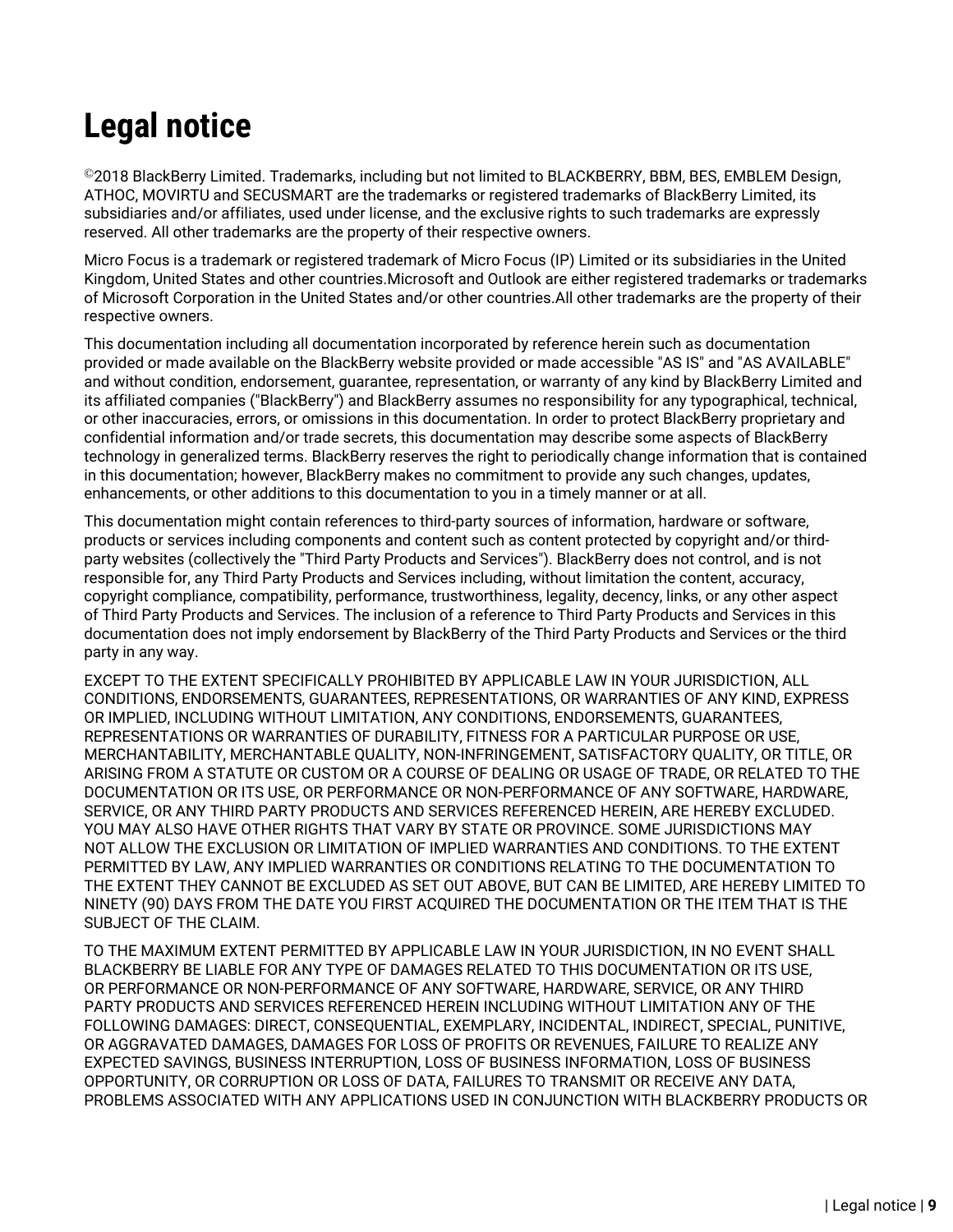SERVICES, DOWNTIME COSTS, LOSS OF THE USE OF BLACKBERRY PRODUCTS OR SERVICES OR ANY PORTION THEREOF OR OF ANY AIRTIME SERVICES, COST OF SUBSTITUTE GOODS, COSTS OF COVER, FACILITIES OR SERVICES, COST OF CAPITAL, OR OTHER SIMILAR PECUNIARY LOSSES, WHETHER OR NOT SUCH DAMAGES WERE FORESEEN OR UNFORESEEN, AND EVEN IF BLACKBERRY HAS BEEN ADVISED OF THE POSSIBILITY OF SUCH DAMAGES.

TO THE MAXIMUM EXTENT PERMITTED BY APPLICABLE LAW IN YOUR JURISDICTION, BLACKBERRY SHALL HAVE NO OTHER OBLIGATION, DUTY, OR LIABILITY WHATSOEVER IN CONTRACT, TORT, OR OTHERWISE TO YOU INCLUDING ANY LIABILITY FOR NEGLIGENCE OR STRICT LIABILITY.

THE LIMITATIONS, EXCLUSIONS, AND DISCLAIMERS HEREIN SHALL APPLY: (A) IRRESPECTIVE OF THE NATURE OF THE CAUSE OF ACTION, DEMAND, OR ACTION BY YOU INCLUDING BUT NOT LIMITED TO BREACH OF CONTRACT, NEGLIGENCE, TORT, STRICT LIABILITY OR ANY OTHER LEGAL THEORY AND SHALL SURVIVE A FUNDAMENTAL BREACH OR BREACHES OR THE FAILURE OF THE ESSENTIAL PURPOSE OF THIS AGREEMENT OR OF ANY REMEDY CONTAINED HEREIN; AND (B) TO BLACKBERRY AND ITS AFFILIATED COMPANIES, THEIR SUCCESSORS, ASSIGNS, AGENTS, SUPPLIERS (INCLUDING AIRTIME SERVICE PROVIDERS), AUTHORIZED BLACKBERRY DISTRIBUTORS (ALSO INCLUDING AIRTIME SERVICE PROVIDERS) AND THEIR RESPECTIVE DIRECTORS, EMPLOYEES, AND INDEPENDENT CONTRACTORS.

IN ADDITION TO THE LIMITATIONS AND EXCLUSIONS SET OUT ABOVE, IN NO EVENT SHALL ANY DIRECTOR, EMPLOYEE, AGENT, DISTRIBUTOR, SUPPLIER, INDEPENDENT CONTRACTOR OF BLACKBERRY OR ANY AFFILIATES OF BLACKBERRY HAVE ANY LIABILITY ARISING FROM OR RELATED TO THE DOCUMENTATION.

Prior to subscribing for, installing, or using any Third Party Products and Services, it is your responsibility to ensure that your airtime service provider has agreed to support all of their features. Some airtime service providers might not offer Internet browsing functionality with a subscription to the BlackBerry® Internet Service. Check with your service provider for availability, roaming arrangements, service plans and features. Installation or use of Third Party Products and Services with BlackBerry's products and services may require one or more patent, trademark, copyright, or other licenses in order to avoid infringement or violation of third party rights. You are solely responsible for determining whether to use Third Party Products and Services and if any third party licenses are required to do so. If required you are responsible for acquiring them. You should not install or use Third Party Products and Services until all necessary licenses have been acquired. Any Third Party Products and Services that are provided with BlackBerry's products and services are provided as a convenience to you and are provided "AS IS" with no express or implied conditions, endorsements, guarantees, representations, or warranties of any kind by BlackBerry and BlackBerry assumes no liability whatsoever, in relation thereto. Your use of Third Party Products and Services shall be governed by and subject to you agreeing to the terms of separate licenses and other agreements applicable thereto with third parties, except to the extent expressly covered by a license or other agreement with BlackBerry.

The terms of use of any BlackBerry product or service are set out in a separate license or other agreement with BlackBerry applicable thereto. NOTHING IN THIS DOCUMENTATION IS INTENDED TO SUPERSEDE ANY EXPRESS WRITTEN AGREEMENTS OR WARRANTIES PROVIDED BY BLACKBERRY FOR PORTIONS OF ANY BLACKBERRY PRODUCT OR SERVICE OTHER THAN THIS DOCUMENTATION.

BlackBerry Enterprise Software incorporates certain third-party software. The license and copyright information associated with this software is available at [http://worldwide.blackberry.com/legal/thirdpartysoftware.jsp.](http://worldwide.blackberry.com/legal/thirdpartysoftware.jsp)

BlackBerry Limited 2200 University Avenue East Waterloo, Ontario Canada N2K 0A7

BlackBerry UK Limited 200 Bath Road Slough, Berkshire SL1 3XE